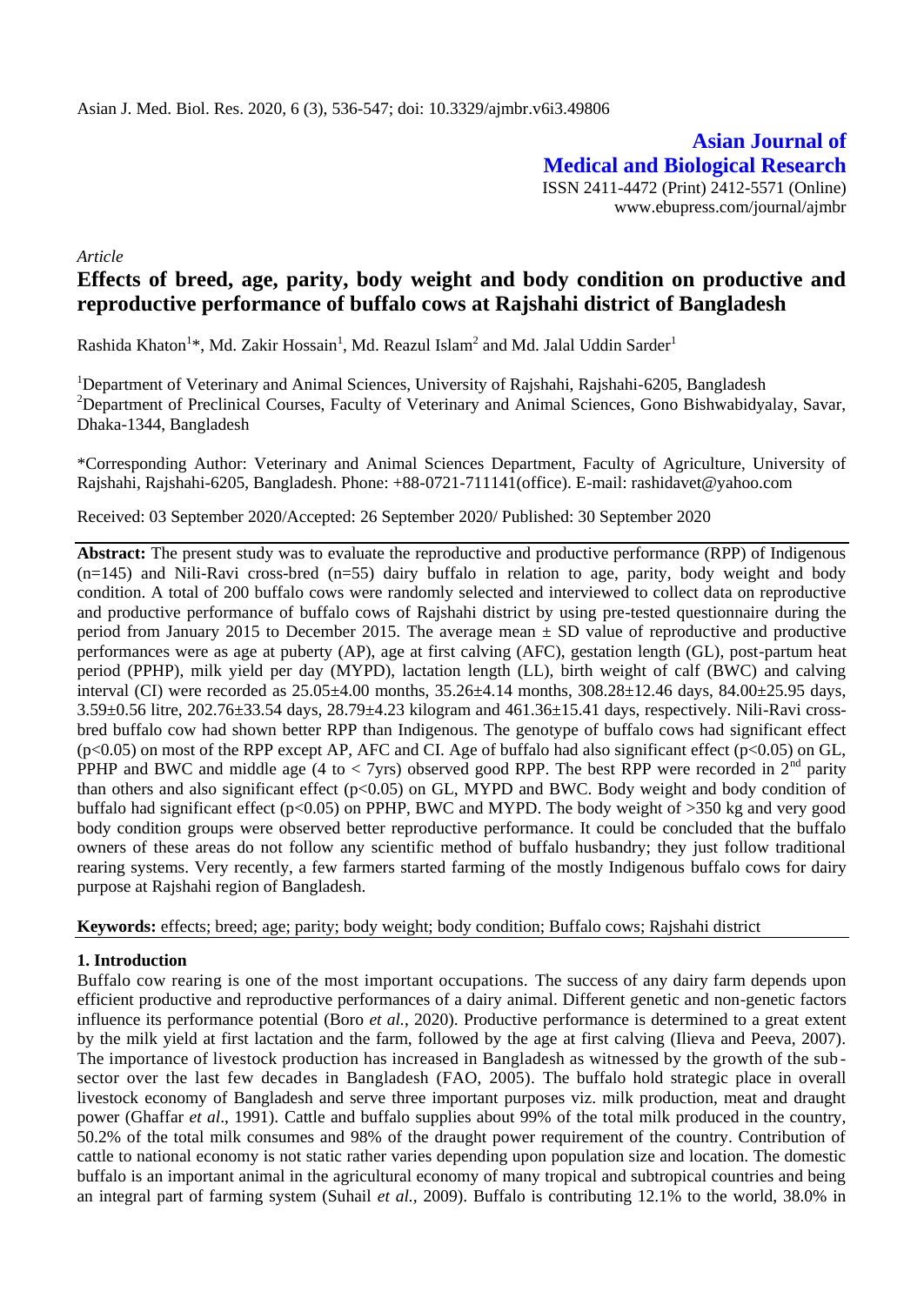Asia, 66.6% in Pakistan, 55.0% in India, 16.4% in China, 50.8% in Egypt and 65.2% in Nepal's total milk production (FAO, 2007). In addition to the milk buffalo is also used as an important source of beef production in the form of culled adult females, males and unwanted male calves. Buffalo is contributing around 1.3, 2.8, 24.4, 26.9, 0.6, 21.2, and 51.8% of the total meat production in the aforementioned countries (Suhail *et al.,*  2009). Buffalo have significant contribution in GDP through production of meat, milk and skin representing about 27.0%, 23.0% and 28.0%, respectively to the total production from livestock sector (FAO, 2009) in Bangladesh. According to the estimate of Bangladesh Economic Review (2009), the current buffalo population in Bangladesh is about 1.3 million. Of the total buffalo population of the country 42.8%, 39.9% and 11.8% buffaloes are found in the sugarcane belt, coastal areas and marshy land, respectively (Faruque *et al.,* 1990). Buffalo have a number of advantages over cattle viz. utilization of low quality roughages to produce more protein and to gain more body weight, more resistance to common diseases, outstanding draught power, faster body growth and longer life span. A pair of buffalo has more draught capacity than a pair of cattle (Faruque *et al*., 1990; Rahman, 1991). Generally Indigenous buffalo cows produces more milk than Indigenous cows having more milk fat (10.5%) and total solid (21%). Another notable advantage specially is that they can survive

against tidal wave which they are to encounter now and then. Khan *et al.* (2008) investigated the postconception decline in milk yield and reported that dairy buffalo in parity 3 had the least reduction in milk yield followed by parity 2, 4, 1, 5, and 6, indicating parity 3 as the best phase for milk production in dairy buffaloes. Bashir *et al.* (2007) reported that economic returns from dairy buffaloes depend on lifetime performance. Herd life and productive life were also used to describe lifetime performance. Husbandry and production systems for buffaloes vary depending on the topography and vegetation patterns of the country. Buffaloes are raised under an extensive system in the coastal and hilly areas where large-scale pasture land and enough green forage are available. There are several published reports regarding reproductive and productive parameters and management system of buffalo cows throughout the world (Hadi, 1965; EI-Kirabi, 1995 and Suhail *et al.,* 2009) but there is very limited information of this issue in contest of Bangladesh especially in Rajshahi areas.

Few scientific works have been done by Faruque and Amin (1994; 1995) on limited buffaloes in specific region. But limited scientific research had taken place upon the indigenous buffalo of this region. So, the author showed the greatest interest to obtain some basic reproductive characteristics about the buffalo cows at Rajshahi district for its appropriate description. Despite their important role in national economy and their outstanding production potentials, buffaloes are most neglected in Bangladesh. They are often called non descriptive types (Cockril, 1974). Very little is known about the extent of productive and reproductive performances in buffalo cows in Rajshahi district of Bangladesh. Keeping the facts and ideas in mind, the present study was undertaken to meet up the effect of breed, age, parity, body weight and body condition of buffalo cows on reproductive and productive performance of Rajshahi district of Bangladesh.

#### **2. Materials and Methods**

#### **2.1. Study areas and population**

To conduct the study at the districts of Bangladesh namely Rajshahi was selected. Two hundred (200) buffalo cows were randomly selected to collect data regarding reproductive and productive performance of those buffalo cows with separate questionnaires during the period from January 2015 to December 2015.

#### **2.2. Selection of Animals**

Different breeds of buffalo cows from different places upto 6 parities an absolutely for dairy and drought purpose was considered and selected for the present study. A total 200 buffalo cow were selected from greater Rajshahi district (Kakonhat, Nawhata, Kasiadanga, Damkura, Puthiapara, Godagari, Rajabari, Courtstation and Rajshahi city) in Bangladesh.

#### **2.3. Method of data collection**

A questionnaire was developed for proper recording the reproductive and productive performance of buffalo cows. The data were collected directly from the buffalo cow owners/farmers/attendant who was responsible for the rearing of buffalo cows. During data collection careful attention was given to attained accurate and reliability of data during the period from January 2015 to December 2015. The data were collected from the randomly selected areas by the researcher every three (3) months interval in year. After collecting the information, data were prepared for analysis.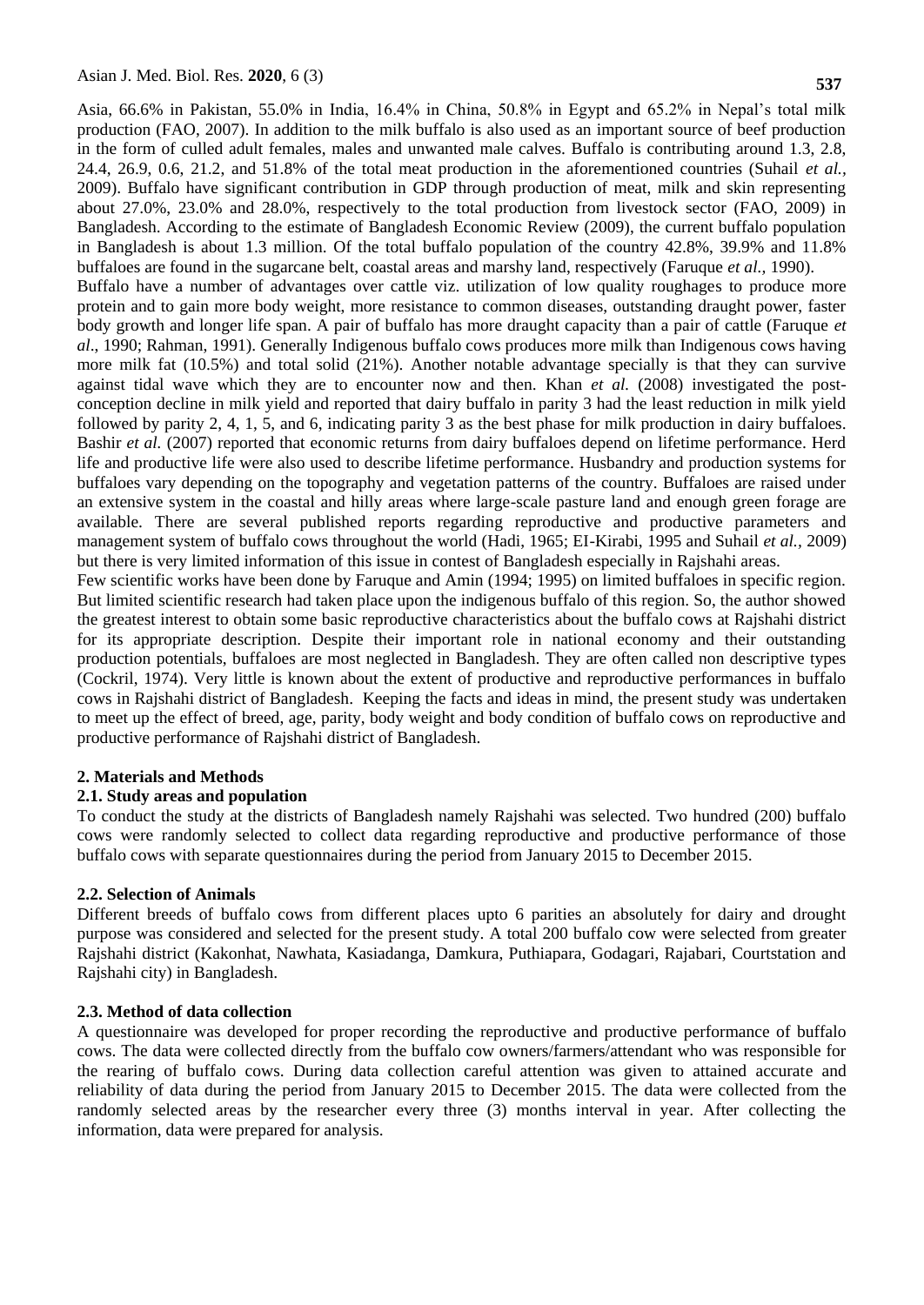### **2.4. Grouping of experimental animals**

To achieve the goal, animals were grouped according to the following considering factors:

**Genotype or Breed:** The buffalo cows were classified broadly in Indigenous and Nili-Ravi cross.

Group I: Indigenous (n=145)

Group II: Nili-Ravi cross (n=55)

**Age group:** Age of the buffalo cows were measured by examination of teeth and counting number of horn ring and birth record kept by the farmers/register book. After confirmation of age of these buffalo cows then divided in the following groups:

Group I:  $<$ 4 yrs (n=53)

N Group II:  $4$  to  $<$  7yrs (n=118)

Group III:  $> 7$ yrs (n=29)

**Parity:** The buffalo cows those did not give any calf considered as heifer  $(P_0)$ , those gave 1<sup>st</sup> calf considered as parity 1 (P<sub>1</sub>), those gave 2<sup>nd</sup> calf considered as parity 2 (P<sub>2</sub>), those gave 3<sup>rd</sup> calf considered as parity 3 (P<sub>3</sub>) and so on. The buffalo cows were divided in the following groups:

Group I:  $1^{\text{st}}$  calving (n=52)

Group II:  $2<sup>nd</sup>$  calving (n=93)

Group III:  $>3^{rd}$  calving (n=55)

**Body Weight:** The body weight of each buffalo cow was recorded in kg and the body weight was measured by means of a measuring tape applying the formula of Rahman *et al.* (2004).

Live body weight = 
$$
\frac{L \times G2}{300}
$$
 pounds

Where,  $L =$  Length from the point of shoulder to pin bone in inches

 $G =$ Chest girth in inches

Then, the body weights were converted from pound to kg, dividing by 2.2

The selected cows were classified according to their body weight such as

Group I: <250 kg (n=63)

Group II: 250 - 350 kg (n=127)

Group III:  $> 350 \text{ kg}$  (n=10)

**Body condition:** Buffalo cows of different body condition were considered for the study and BCS were determined by Nicholson and Butterworth (1986) with some modified technique. The buffalo cows were divided in the following groups considering body conditions:

Group I: Poor (n=32)

Group II: Medium (n=95)

Group III: Good (n=73)

# **2.5. Reproductive and productive traits of buffalo cows studied**

The following reproductive and productive traits of buffalo cows were studied in this study.

**Age at puberty:** The age at which a heifer first shows estrus sign and behavior may be defined as age at puberty (Hafez, 1993). It measured in month (m) and total number of observation was 200.

**Age at first calving:** The actual age of buffalo at the time of its first calving. It is defined as the age when a buffalo heifer first calving a newborn calf. It measured in month (m)

**Gestation length:** It is defined as the period between fertilization and birth or the period during which an embryo develops. It is calculated in days (d).

**Post partum heat period:** It is considered as the interval between date of calving and the date of first insemination or first heat show after parturition. It was calculated in days (d).

**Calving interval:** It is the period between two successive calving i.e. the period between the calving of the first calf to the calving of immediate next calf and was expressed in days.

**Average daily milk yield:** It refers to the average milk yield of buffalo during the lactation. This was measured in litre/day by using the following formula:

Average milk yield (lit./day)= Lactation yield/205 days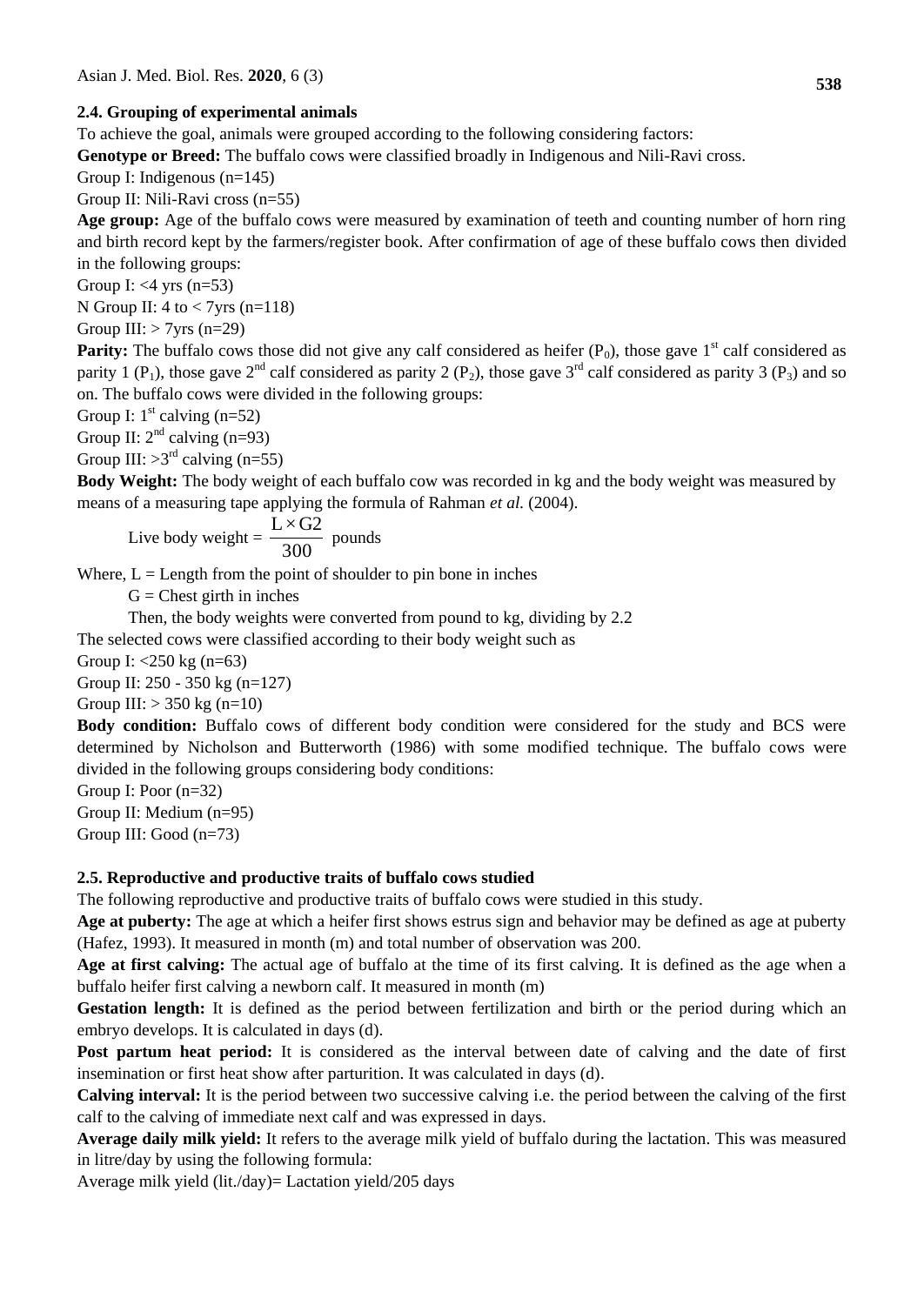Lactation length: It is the number of days a buffalo remain in milk from the date of calving to the date of dry. It express in days or months:

**Birth weight of calf:** It is defined as the weight of calf during the period of birth. It is calculate in kilogram (kg).

# **2.6. Data management and analysis**

The data obtained from the questionnaire was entered into the Microsoft Excel 2007 and transferred to SPSS version, 17.0. Data were statistically analyzed to calculate the effect of reproductive and productive traits of buffalo cows. Various standard statistical procedures had been adopted in the study. The standard error of mean for the reproductive traits was calculated with help of a computer package programme (SPSS) version 17.0. Mean of different traits were then tested by using analysis of Variance (ANOVA) by Duncan Multiple Range Test (DMRT). Data were presented as Mean±SE. P<0.05 was considered as significant. Simple ANOVA was performed considering the age of buffalo cows and to observe the significant differences among the mean values, Duncan's multiple range test (DMRT) was performed to observer significant differences of reproductive traits in different genotype, age, parity, body weight, body condition of buffalo cows.

# **3. Results**

# **3.1. The reproductive and productive performance of buffalo cows in Rajshahi district**

The average mean  $\pm$  SD value of reproductive and productive performance such as age at puberty (m), age at first calving (m), gestation length (d), post partum heat period (d), milk yield per day (d) and lactation length (d) were 25.05±4.00, 35.26±4.14, 308.28±12.46, 84.00±25.95, 3.59±0.56 and 202.76±33.54, respectively (Figure 1).



**Figure 1. Graphical representation of reproductive and productive values.**

# **3.2. Effects of genotypes on reproductive and productive performance of buffalo cows**

The effects of genotype on reproductive and productive performance of buffalo cows are summarized in Table 1 and Figure 2. The higher value of age at puberty, age at first calving, gestation length and post-partum heat period (25.41 $\pm$ 5.86, 35.83 $\pm$ 5.57, 312.75 $\pm$ 10.74 and 116.25 $\pm$ 14.63 were observed in Indigenous buffalo cows and lower value of (25.02±3.87, 35.22±4.04, 307.99±12.53 and 81.91±25.15 were observed in Nili-Ravi Cross buffalo cows. The higher value of milk yield per days, lactation length, birth weight of calf and calving interval (3.60±0.56, 221.67±33.25, 30.00±5.22 and 465.83±17.50) were observed in Nili-Ravi Cross buffalo cows and lower value of (3.37±0.48, 201.55±33.28, 28.71±4.17 and 362.29±15.36) were observed in Indigenous buffalo cows. There was significant effect (P<0.05) of breeds on gestation length, post partum heat period, milk yield per day, lactation length and birth weight of calf. Other reproductive traits were not significant (P>0.05).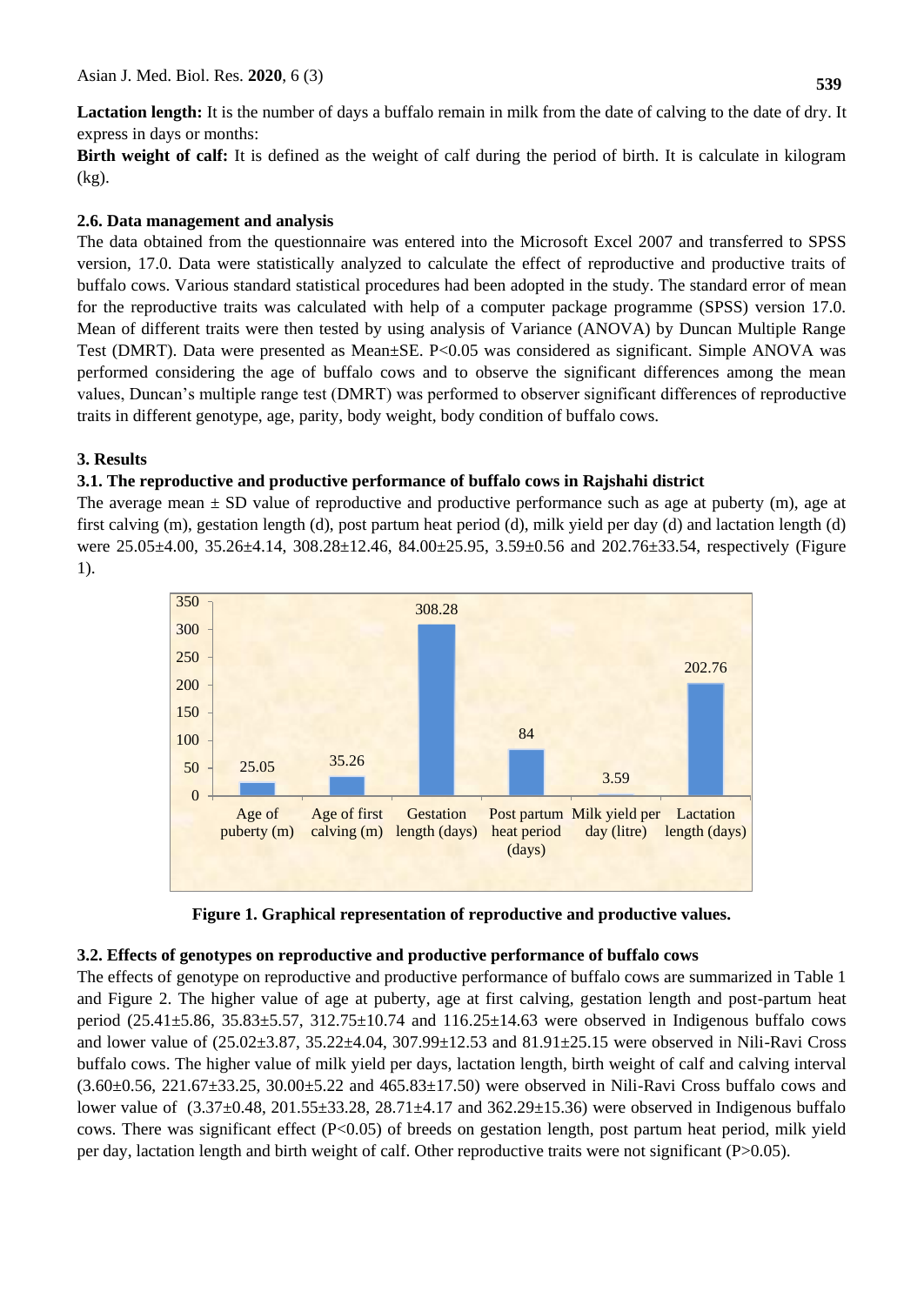| <b>Reproductive and Productive</b> |                              | Genotype                        | <b>Average Value</b> |
|------------------------------------|------------------------------|---------------------------------|----------------------|
| performances                       | <b>Indigenous</b>            | <b>Nili-Ravi Cross</b>          |                      |
| Age at puberty (m)                 | $25.41 \pm 5.86$             | $25.02 \pm 3.87$                | $25.05\pm4.00$       |
|                                    | $N = 145$                    | $N=55$                          | $N = 200$            |
| Age at first calving (m)           | $35.83 \pm 5.57$             | $35.22 + 4.04$                  | $35.26 + 4.14$       |
|                                    | $N = 145$                    | $N=55$                          | $N = 200$            |
| Gestation length (days)            | $312.75 \pm 10.74^a$         | $307.99 \pm 12.53^{\mathrm{b}}$ | $308.28 \pm 12.46$   |
|                                    | $N = 145$                    | $N=55$                          | $N = 200$            |
| Post partum heat period (days)     | $116.25 \pm 14.63^a$         | $81.91 \pm 25.15^b$             | $84.00 \pm 25.95$    |
|                                    | $N = 145$                    | $N=55$                          | $N = 200$            |
| Milk yield per day (litre)         | $3.37 \pm 0.48$ <sup>a</sup> | $3.60 \pm 0.56^b$               | $3.59 \pm 0.56$      |
|                                    | $N = 145$                    | $N=55$                          | $N = 200$            |
| Lactation length (days)            | $201.55 \pm 33.28^a$         | $221.67 \pm 33.25^b$            | $202.76 \pm 33.54$   |
|                                    | $N = 145$                    | $N=55$                          | $N = 200$            |
| Birth weight of calf (kg)          | $28.71 \pm 4.17^{\text{a}}$  | $30.00 \pm 5.22^b$              | $28.79 \pm 4.23$     |
|                                    | $N = 145$                    | $N=55$                          | $N = 200$            |
| Calving interval (days)            | $462.29 \pm 15.36$           | $465.83 \pm 17.50$              | $461.36 \pm 15.41$   |
|                                    | $N = 145$                    | $N=55$                          | $N = 200$            |

**Table 1. Effects of genotype on reproductive and productive performance of buffalo cows.**

m=months, kg= kilogram, superscripts (a, b) in the same column differs significantly with each other (p<0.05).



### **Figure 2. Effect of genotypes of buffalo cows on postpartum heat period, lactation length and calving interval.**

# **3.3. Effects of age group on reproductive and productive performance of buffalo cows**

The effects of age groups on reproductive and productive performance of buffalo cows are presented in Table 2 and Figure 3. The lower value of age at puberty, age at first calving, gestation length, post partum heat period, lactation length, birth weight of calf and calving interval  $(24.09 \pm 2.99, 34.47 \pm 3.06, 304.08 \pm 8.07, 79.05 \pm 21.12,$ 202.14 $\pm$ 36.06, 27.49 $\pm$ 2.83 and 459.47 $\pm$ 26.29) were observed in <4 yrs of age, milk yield per day (3.43 $\pm$ 0.48) was found in >7yrs and higher value of age of puberty, age of first calving, milk yield per day and calving interval (25.56 $\pm$ 4.52, 35.77 $\pm$ 4.68, 3.63 $\pm$ 0.50 and 464.43 $\pm$ 37.54) were observed in 4 to < 7yrs and higher value of gestation length, post partum heat period, lactation length and birth weight of calf (307.67±11.22, 94.31±27.34, 205.52±29.22 and 30.79±2.7) were observed in >7yrs. Age group had significant (P<0.05) effect on gestation length, post partum heat period and birth weight of calf and had no significant ( $P > 0.05$ ) effect on age of puberty, age of first calving, milk yield per day, lactation length and calving interval.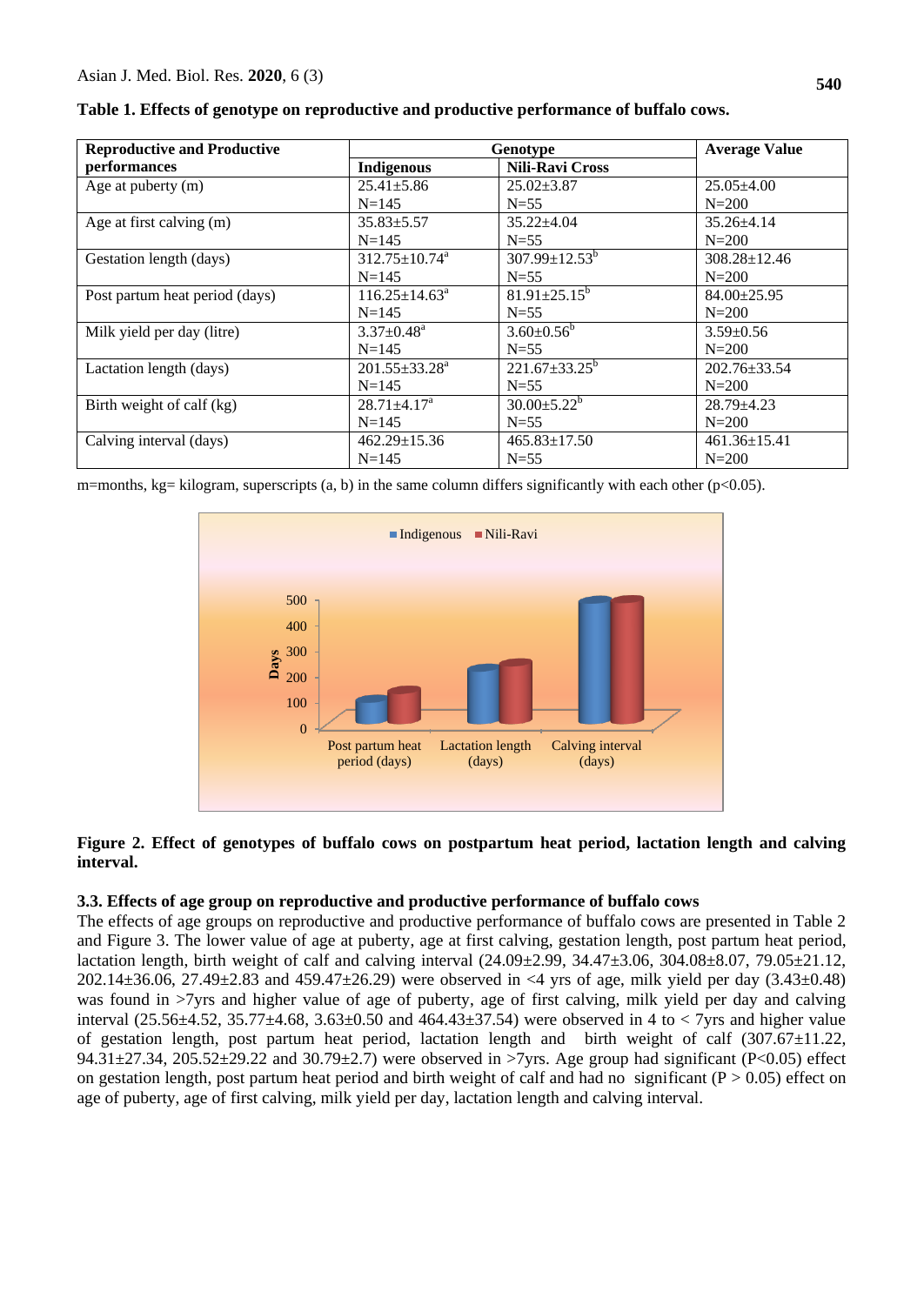| <b>Reproductive and Productive</b> | Age group           |                      |                            | <b>Average Value</b>   |
|------------------------------------|---------------------|----------------------|----------------------------|------------------------|
| performances                       | $<$ 4 yrs           | $4t_0 < 7yrs$        | > 7yrs                     |                        |
| Age at puberty (m)                 | $24.09 \pm 2.99$    | $25.56 \pm 4.52$     | $24.68 \pm 2.92$           | $25.05 + 4.00$         |
|                                    | $N=53$              | $N = 118$            | $N=29$                     | $N = 200$              |
| Age at first calving (m)           | $34.47 + 3.06$      | $35.77 + 4.68$       | $34.62 \pm 3.13$           | $35.26 + 4.14$         |
|                                    | $N=53$              | $N = 118$            | $N=29$                     | $N = 200$              |
| Gestation length (days)            | $304.08 \pm 8.07^b$ | $307.67 \pm 11.22^b$ | $318.41 \pm 17.76^a$       | $308.28 \pm 12.46$     |
|                                    | $N=53$              | $N = 118$            | $N=29$                     | $N = 200$              |
| Post partum heat period (days)     | $79.05 \pm 21.12^b$ | $83.60 \pm 26.97^b$  | $94.31 \pm 27.34^a$        | $84.00 \pm 25.95$      |
|                                    | $N=53$              | $N = 118$            | $N=29$                     | $N = 200$              |
| Milk yield per day (litre)         | $3.61 \pm 0.59$     | $3.63 \pm 0.50$      | $3.43 \pm 0.48$            | $3.59 \pm 0.56$        |
|                                    | $N=53$              | $N = 118$            | $N=29$                     | $N = 200$              |
| Lactation length (days)            | $202.14 \pm 36.06$  | $202.64 \pm 30.23$   | $205.52 \pm 29.22$         | $202.76 \pm 33.54 N =$ |
|                                    | $N=53$              | $N = 118$            | $N=29$                     | 200                    |
| Birth weight of calf (kg)          | $27.49 \pm 2.83^b$  | $28.89{\pm}4.8^{b}$  | $30.79 \pm 2.7^{\text{a}}$ | $28.79 \pm 4.23$       |
|                                    | $N=53$              | $N = 118$            | $N=29$                     | $N = 200$              |
| Calving interval (days)            | $459.47 \pm 26.29$  | $464.43 \pm 37.54$   | $463.45 \pm 33.01$         | $461.36 \pm 20.41$     |
|                                    | $N=53$              | $N = 118$            | $N=29$                     | $N = 200$              |

**Table 2. Effects of age groups on reproductive and productive performance of buffalo cows.**

m=months, kg=kilogram, superscripts (a, b) in the same column differs significantly with each other (p<0.05).



**Figure 3. Effects of age groups on gestation length and postpartum heat period in buffalo cows.**

# **3.4. Effects of parity on reproductive and productive performance of buffalo cows**

To determine the variation of reproductive and productive parameters of buffalo cows due to parity effects are shown in Table 3 and Figure 4. The lower value of almost reproductive traits of age at puberty, age at first calving, gestation length, post partum heat period, birth weight of calf and calving interval (24.09±3.39, 34.46 $\pm$ 3.47, 305.71 $\pm$ 8.79, 80.14 $\pm$ 24.52, 27.05 $\pm$ 2.81 and 360.29 $\pm$ 21.38) were found in 1<sup>st</sup> calving and the higher values of (25.53±4.77, 35.80±4.94, 314.84±16.87, 85.75±25.26, 29.50±4.03 and 364.07±34.57) were found in  $>3^{rd}$  calving. The lower values of milk yield per day and lactation length (3.48±0.52 and 200.45±34.90) were found in  $3^{rd}$  calving and the higher values (3.72±0.51 and 207.69±31.31) were found in 1<sup>st</sup> calving. Parity had significant (P<0.05) effect on gestation length, milk yield per day, birth weight of calf and had no significant (P>0.05) effect on age of puberty, age of first calving, post partum heat period, lactation length and calving interval.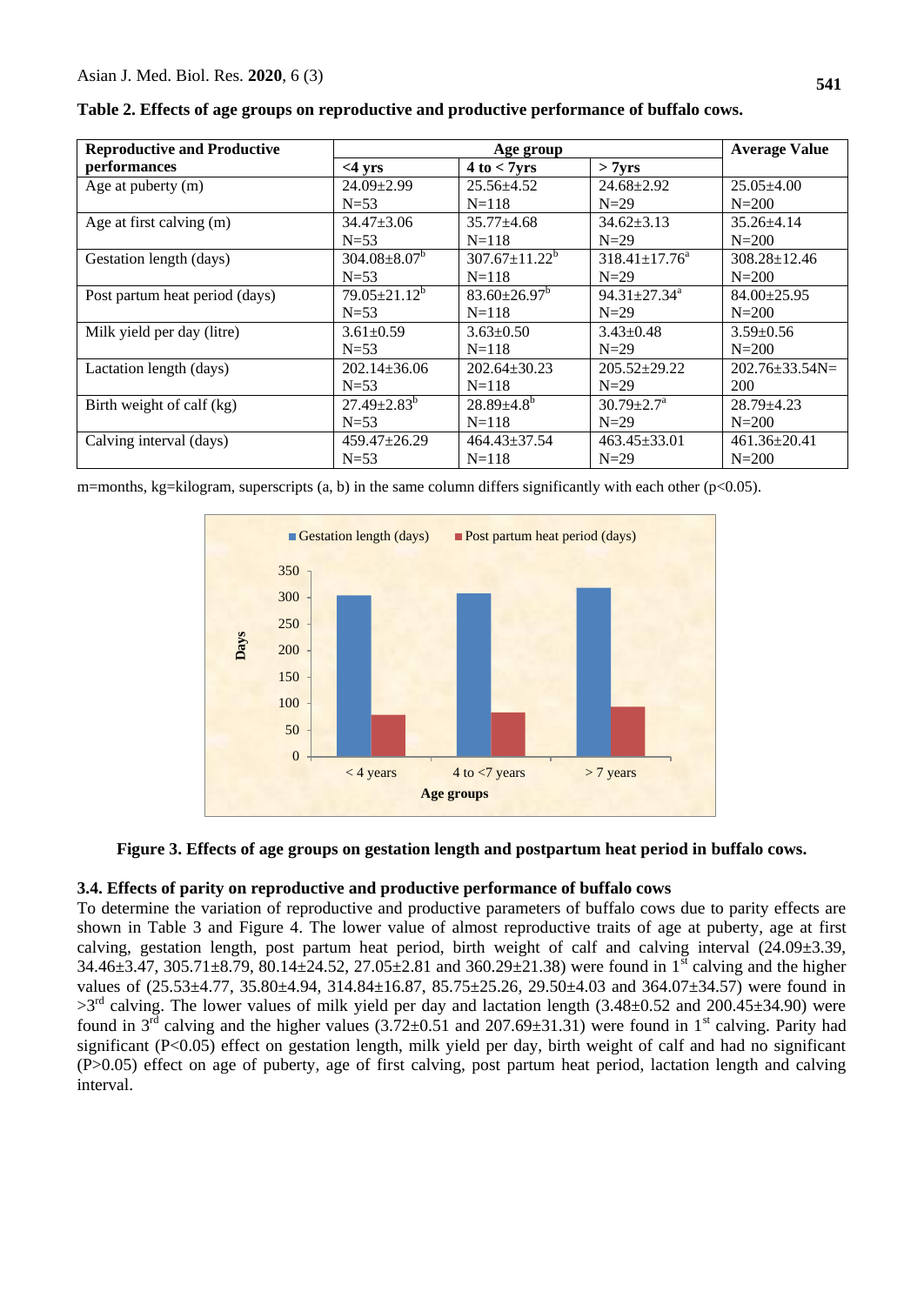| <b>Reproductive and productive</b> | <b>Parity</b>                |                               |                                 | <b>Average Value</b>   |
|------------------------------------|------------------------------|-------------------------------|---------------------------------|------------------------|
| performances                       | $1st$ Calving                | $2nd$ Calving                 | $3rd$ Calving                   |                        |
| Age at puberty (m)                 | $24.09 \pm 3.39$             | $25.12 \pm 2.83$              | $25.53 \pm 4.77$                | $25.05 \pm 4.00$       |
|                                    | $N=52$                       | $N=93$                        | $N=5$                           | $N = 200$              |
| Age at first calving (m)           | $34.46 \pm 3.47$             | $35.09 \pm 3.00$              | 35.80±4.94                      | $35.26 + 4.14$         |
|                                    | $N=52$                       | $N=93$                        | $N=55$                          | $N = 200$              |
| Gestation length (days)            | $305.71 \pm 8.79^b$          | $305.92 \pm 10.05^{\circ}$    | $314.84 \pm 16.87$ <sup>a</sup> | $308.28 \pm 10.92$     |
|                                    | $N=52$                       | $N=93$                        | $N=55$                          | $N = 200$              |
| Post partum heat period (days)     | $80.14 \pm 24.52$            | $84.54 \pm 28.37$             | $85.75 \pm 25.26$               | $84.00 \pm 25.95$      |
|                                    | $N=52$                       | $N=93$                        | $N=55$                          | $N = 200$              |
| Milk yield per day (litre)         | $3.72 \pm 0.51$ <sup>a</sup> | $3.58 \pm 0.59$ <sup>ab</sup> | $3.48 \pm 0.52^b$               | $3.59 \pm 0.56$        |
|                                    | $N=52$                       | $N=93$                        | $N=55$                          | $N = 200$              |
| Lactation length (days)            | $207.69 \pm 31.31$           | $202.00 \pm 33.34$            | $200.45 \pm 34.90$              | $202.76 \pm 33.54 N =$ |
|                                    | $N=52$                       | $N=93$                        | $N=55$                          | 200                    |
| Birth weight of calf (kg)          | $27.05 \pm 2.81^b$           | $29.34 + 4.74$ <sup>a</sup>   | $29.50 \pm 4.03^{\text{a}}$     | $28.79 + 4.23$         |
|                                    | $N=52$                       | $N=93$                        | $N=55$                          | $N = 200$              |
| Calving interval (days)            | $460.29 \pm 21.38$           | $460.42 \pm 27.89$            | $464.07 \pm 34.57$              | $461.36 \pm 20.41$     |
|                                    | $N=52$                       | $N=93$                        | $N=55$                          | $N = 200$              |

**Table 3. Effects of parity on reproductive and productive performance of buffalo cows.**

m=months, kg=kilogram, superscripts (a, b) in the same column differs significantly with each other (p<0.05).



**Figure 4. Effects of parity of buffalo cows on birth weight of calf.**

# **3.5. Effects of body weight on reproductive and productive performance of buffalo cows**

The effects of body weight on reproductive and productive performances of buffalo cows are furnished in Table 4 and Figure 5. The lower value of the reproductive traits of age at first calving (34.80±3.69), gestation length (305.86 $\pm$ 9.35), post partum heat period (81.93 $\pm$ 24.26), milk yield per day (3.45 $\pm$ 0.43), lactation length (201.93 $\pm$ 33.51), birth weight of calf (25.09 $\pm$ 2.31) and calving interval (460.54 $\pm$ 25.79) were found in <250 kg and the higher value of almost reproductive traits of age at first calving  $(36.70\pm6.60)$ , gestation length (311.40 $\pm$ 13.20), post partum heat period (105.00 $\pm$ 31.62), milk yield per day (3.63 $\pm$ 0.45), lactation length (216.00 $\pm$ 39.77), birth weight of calf (34.00 $\pm$ 2.10) and calving interval (463.50 $\pm$ 24.15) were found in > 350 kg body weight of buffalo cows except age at puberty which lower value (24.69±3.38) were found in 250-350 kg of body weight and its higher value (26.40±7.05) were found in <250 kg body weight. Body weight had significant (P<0.05) effect on post partum heat period, birth weight of calf and had no significant (P>0.05) effect on other traits.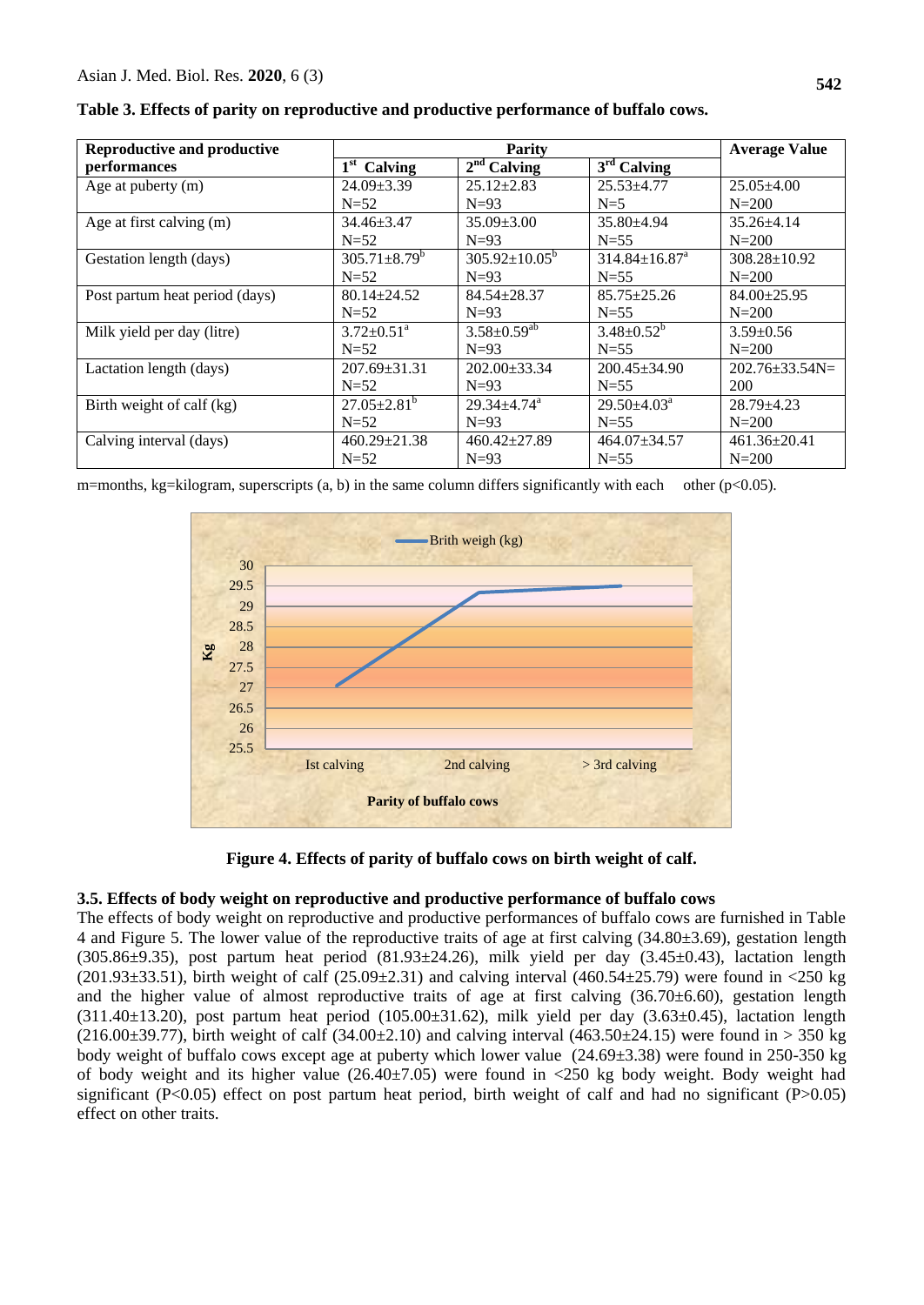| <b>Reproductive and Productive</b> |                               | <b>Average Value</b>    |                               |                    |
|------------------------------------|-------------------------------|-------------------------|-------------------------------|--------------------|
| performances                       | $<$ 250 kg                    | 250 - 350 kgs           | $>$ 350 kg                    |                    |
| Age at puberty (m)                 | $26.40 \pm 7.05$              | $24.69 \pm 3.38$        | $25.55 + 4.48$                | $25.05 \pm 4.00$   |
|                                    | $N=63$                        | $N = 127$               | $N=10$                        | $N = 200$          |
| Age at first calving (m)           | $34.80 \pm 3.69$              | $35.95 + 4.44$          | $36.70 \pm 6.60$              | $35.26 + 4.14$     |
|                                    | $N=63$                        | $N = 127$               | $N=10$                        | $N = 200$          |
| Gestation length (days)            | 305.86±9.35                   | $309.23 \pm 13.60$      | $311.40 \pm 13.20$            | $308.28 \pm 12.46$ |
|                                    | $N=63$                        | $N = 127$               | $N=10$                        | $N = 200$          |
| Post partum heat period (days)     | $81.93 \pm 24.26^b$           | $83.34 + 25.78^{\circ}$ | $105.00 \pm 31.62^{\text{a}}$ | $84.00 \pm 25.95$  |
|                                    | $N=63$                        | $N = 127$               | $N=10$                        | $N = 200$          |
| Milk yield per day (litre)         | $3.45 \pm 0.43$               | $3.58 \pm 0.61$         | $3.63 \pm 0.45$               | $3.59 \pm 0.56$    |
|                                    | $N=63$                        | $N = 127$               | $N=10$                        | $N = 200$          |
| Lactation length (days)            | $201.93 \pm 33.51$            | $202.33 \pm 32.70$      | $216.00\pm39.77$              | $202.76 \pm 33.54$ |
|                                    | $N=63$                        | $N=127$                 | $N=10$                        | $N = 200$          |
| Birth weight of calf (kg)          | $25.09 \pm 2.31$ <sup>c</sup> | $30.22 \pm 3.78^b$      | $34.00 \pm 2.10^a$            | $28.79 \pm 4.23$   |
|                                    | $N=63$                        | $N = 127$               | $N=10$                        | $N = 200$          |
| Calving interval (days)            | $460.54 \pm 25.79$            | $461.61 \pm 18.16$      | $463.50 \pm 24.15$            | $461.36 \pm 20.41$ |
|                                    | $N=63$                        | $N = 127$               | $N=10$                        | $N = 200$          |

**Table 4. Effects of body weight on reproductive and productive performance of buffalos cows.**

m=months, kg=kilogram, superscripts  $(a, b, c)$  in the same column differs significantly with each other (p<0.05).



**Figure 5. Effects of body weight on postpartum heat period and lactation length in buffalo cows.**

# **3.6. Effects of body condition on reproductive and productive performance of buffalo cows**

The effects of body condition score on reproductive and productive performance of buffalo cows are presented in Table 5 and Figure 6. Effects of good body condition resulted the lower value of reproductive traits of age at puberty (24.71 $\pm$ 3.49), age at first calving (34.81 $\pm$ 3.64), gestation length (306.79 $\pm$ 10.92), post partum heat period (80.78 $\pm$ 22.57), calving interval (359.20 $\pm$ 29.14) and the higher value of reproductive traits of age at puberty (25.50±4.45), age at first calving (35.76±4.54), gestation length (309.53±11.32), post partum heat period (84.86±27.46), calving interval (363.91±6.18) were found in poor body condition of buffalo cows except milk yield per day, lactation length and birth weight of calf which lower value (3.49±0.50, 197.03±34.23, 25.59±3.32 ) were found in poor body condition and the higher value (3.73±0.64, 204.00±33.07, 29.83±3.68 ) were found in good body condition of buffalo cows. Body condition score had significant (P<0.05) effect on milk yield per day, birth weight of calf and had no significant (P>0.05) effects on other reproductive traits.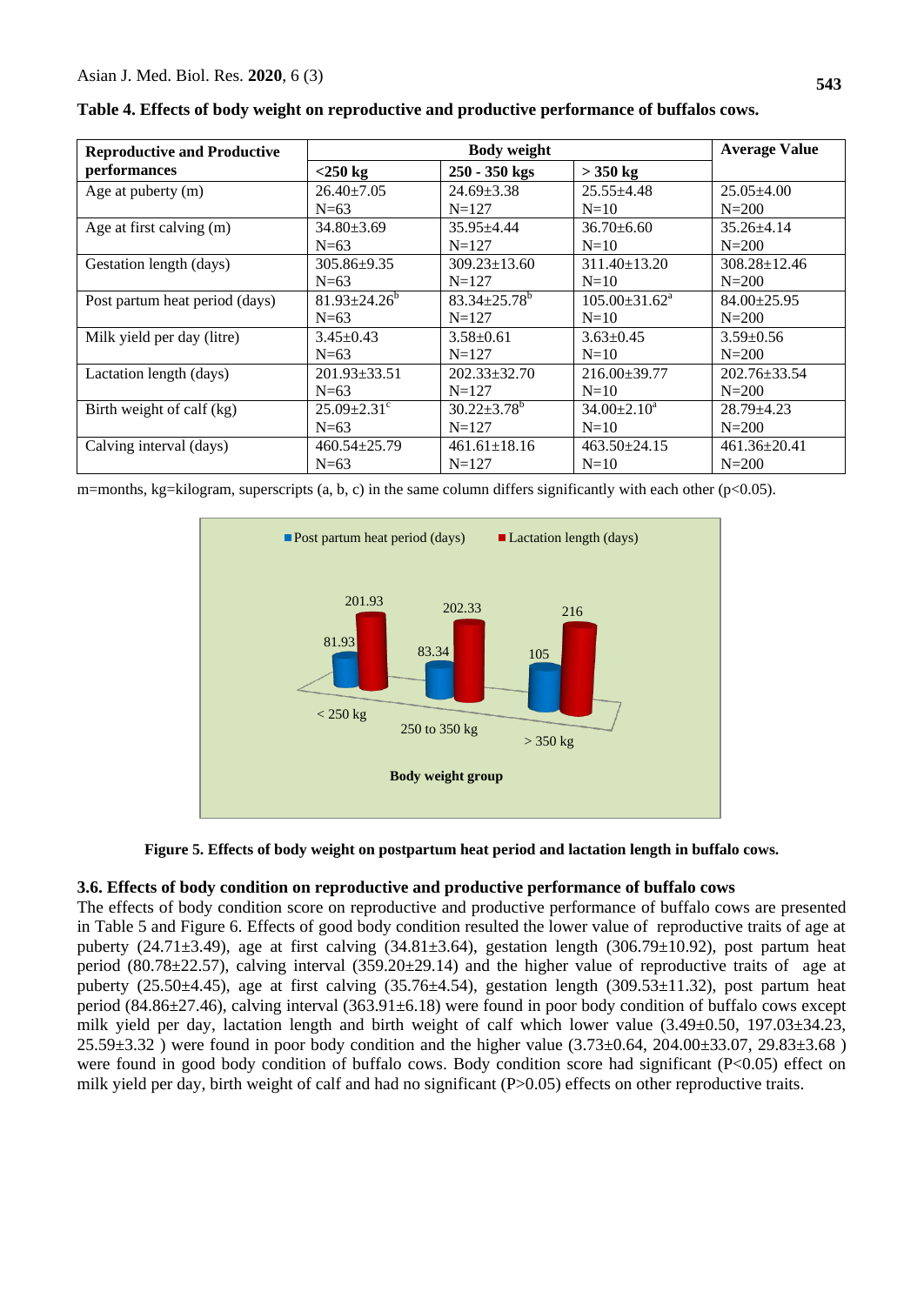| Reproductive<br><b>Productive</b><br>and | <b>Body condition</b> |                               |                            | <b>Average Value</b> |
|------------------------------------------|-----------------------|-------------------------------|----------------------------|----------------------|
| performances                             | Poor                  | <b>Medium</b>                 | Very good                  |                      |
| Age at puberty (m)                       | $25.50 \pm 4.45$      | $25.00\pm4.36$                | $24.71 \pm 3.49$           | $25.05\pm4.00$       |
|                                          | $N=32$                | $N=95$                        | $N=73$                     | $N = 200$            |
| Age at first calving (m)                 | $35.76 \pm 4.54$      | $35.43 + 4.53$                | $34.81 \pm 3.64$           | $35.26 + 4.14$       |
|                                          | $N=32$                | 95                            | $N=73$                     | $N = 200$            |
| Gestation length (days)                  | $309.53 \pm 11.32$    | $308.99 \pm 13.87$            | $306.79 \pm 10.92$         | $308.28 \pm 12.46$   |
|                                          | $N=32$                | $N=95$                        | $N=73$                     | $N = 200$            |
| Post partum heat period (days)           | $84.86 \pm 27.46$     | $84.29 \pm 25.52$             | $80.78 \pm 22.57$          | $84.00 \pm 25.95$    |
|                                          | $N=32$                | $N=95$                        | $N=73$                     | $N = 200$            |
| Milk yield per day (litre)               | $3.49 \pm 0.50^b$     | $3.58 \pm 0.42$ <sup>ab</sup> | $3.73 \pm 0.64^{\text{a}}$ | $3.59 \pm 0.56$      |
|                                          | $N=32$                | $N=95$                        | $N=73$                     | $N = 200$            |
| Lactation length (days)                  | $197.03 \pm 34.23$    | $203.74 \pm 33.82$            | $204.00 \pm 33.07$         | $202.76 \pm 33.54$   |
|                                          | $N=32$                | $N=95$                        | $N=73$                     | $N = 200$            |
| Birth weight of calf (kg)                | $25.59 \pm 3.32^b$    | $28.84 \pm 4.59$ <sup>a</sup> | $29.83 \pm 3.68^a$         | $28.79 \pm 4.23$     |
|                                          | $N=32$                | $N=95$                        | $N=73$                     | $N = 200$            |
| Calving interval (days)                  | $463.91 \pm 6.18$     | $463.07 \pm 38.56$            | $459.20 \pm 29.14$         | $461.36 \pm 20.41$   |
|                                          | $N=32$                | $N=95$                        | $N=73$                     | $N = 200$            |

**Table 5. Effects of body condition on reproductive and productive performance of buffalo cows.**

m=months, kg=kilogram, superscripts  $(a, b)$  in the same column differs significantly with each other (p<0.05).



# **Figure 6. Effects of body condition on milk yield per day and birth weight of calf in buffalo cows.**

### **4. Discussion**

### **4.1. The reproductive performance of buffalo cows in Rajshahi district of Bangladesh**

Problems that create from infertility are usually overlooked by the farmers, imbalance and undernourished feed management of dairy and buffalo cows and their calves, unavailability of pasture land, inadequate veterinary services and unawareness of farmers in herd health management are the burning issues, which seriously affects the farm economy in Bangladesh (Shamsuddin *et al.,* 2001). In the present study, we found significant (p<0.05) difference on gestation length and post partum heat period of reproductive traits of Rajshahi district. Cuong (1983) concluded that age of puberty of local Murrah and their crosses buffalo in Vietnam were 36, 30, 34 months. The present study shown that the average age at puberty of buffalo cows were  $25.05\pm4.00$  months, which is lower than the other study. The result is quit difference due to breed of buffalo, feed quality, environmental and managemental practices as well as data error.

Shah *et al.* (1987) mentioned that the average age at first calving of rural Nili-Ravi buffalo was  $45.84 \pm 0.19$ months in Punjab. The average age at first calving reported by Bhalaru and Dhillon (1987) was about 42.36 months in Nili-Ravi buffaloes. Gupta *et al.* (1994) and Boro *et al.* (2020) found that age at first calving for Murrah buffaloes were 45.8 months and 43.69±0.46 months, respectively. Singh and Dhillon (1975) reported the average age at first calving of Murrah buffalo in India was 42.88±0.24 months. On the other hand Cuong (1983) mentioned the age at first calving for Local, Murrah and their crosses in Vietnam were 48-54, 36-42 and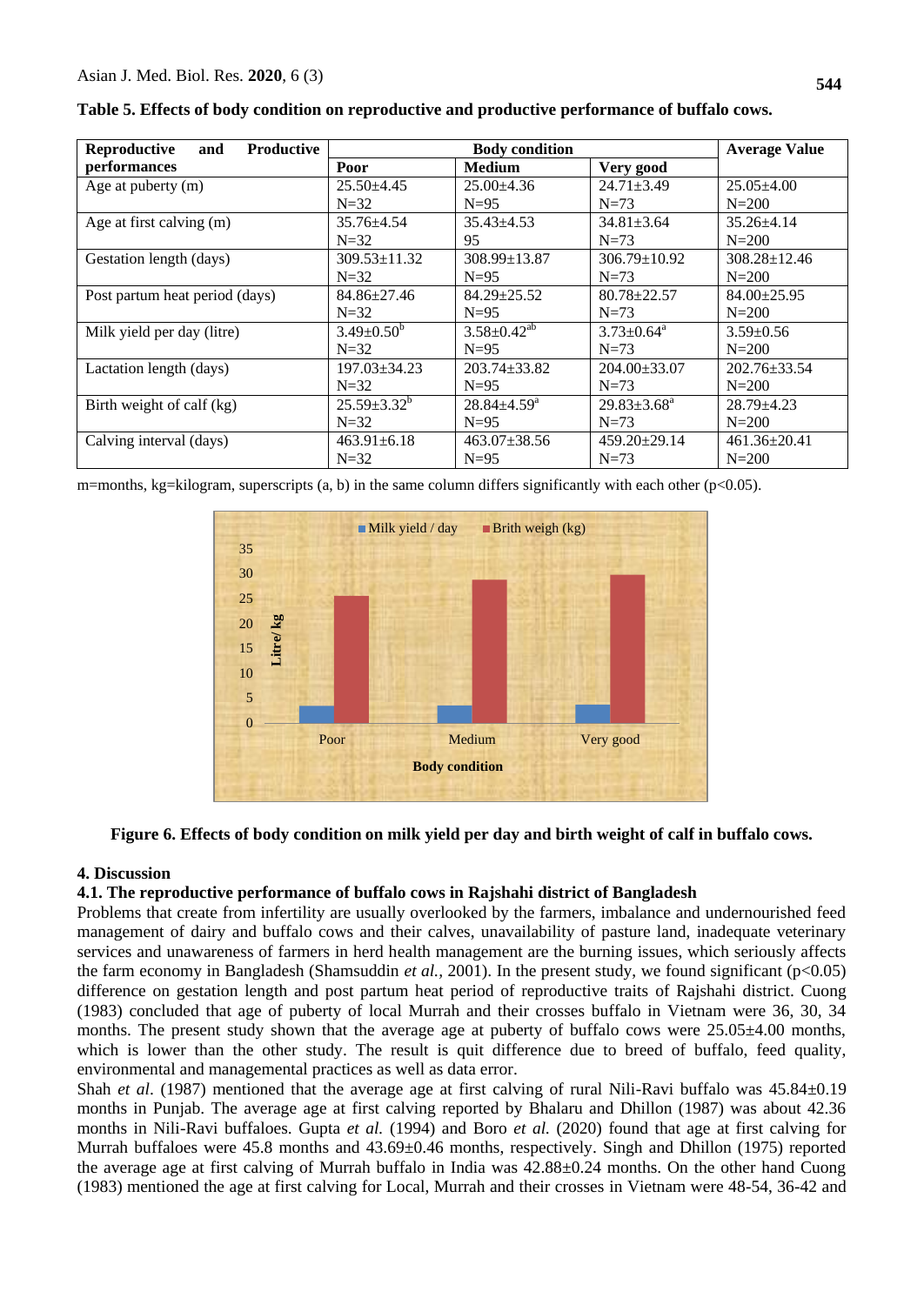42-48 months, respectively. This study shown that the average age at first calving was  $35.26\pm4.14$  months, which is very earlier than other authors. Joshi *et al.* (1968) found the average gestation length of Indian buffaloes was 308.1±9.6 days. The gestation period in farm bred and purchased buffaloes in India was found 314.02±1.53 and 308.53±1.83 days by Singh *et al*. (1973). The gestation period of Nili-Ravi was found 308.7±0.4 days in Pakistan by Usmani and Atahar (1997). Khan (1995) mentioned the average gestation period for Nili-Ravi and crossbred buffalo cows were  $302.67\pm1.90$  and  $300.67\pm3.55$  days, respectively. The present study shown that the average gestation length of buffalo cows was 308.28±12.46 days which is very close to other authors. El-Sheikh and Mohamed (1967) found the post partum service interval of  $1<sup>st</sup>$ ,  $2<sup>nd</sup>$  and  $3<sup>rd</sup>$  calving for Egyptian buffalo were 192.95, 152.9 and 317.0 days, respectively. Liu *et al*. (1985) reported the post partum heat period for triple cross-bred, Nili-Ravi, Murrah and Indigenous were  $70.0\pm17.8$ ,  $127.9\pm107.2$ ,  $94.7\pm82.7$  and 169 days, respectively. Unar *et al*. (1987) mentioned the first post partum estrus of Nili-Ravi buffalo ranged from 56.4±1.9 to 124.2±4.5 days. On the other hand, Pervez *et al.* (1994) found the post partum heat interval averaged 171.79±4.01 days. So the findings of present study were more or less similar to the findings of various authors as mentioned above. Hadi (1965) found that calving interval of Marathwada buffalo was  $429.9\pm7.4$ days. El-Sheikh and Mohamed (1967) mentioned first calving interval of Egyptian buffalo was  $484.74 \pm 2.86$ days. Gurnani *et al*. (1976) reported the calving interval for Murrah buffalo averaged 434±6 days. On the other hand Parera *et al.* (1987) found the average calving interval for indigenous buffalo of Srilanka was 329 to 416 days (mean 384.9±62.9). Shah *et al.* (1987) and Bhalaru and Dhillon (1987) showed calving interval for Nili-Ravi buffalo were 15.77±0.09 months (about 474 days) and 497.7±8.7 days, respectively. Boro *et al.* (2020) reported calving interval for Murrah buffalo was 15.5±4.51 months. Khan *et al.* (1990) reported the average length of calving interval for Nili-Ravi buffalo in Pakistan was 552.44±18.4 days. The average calving interval obtained by Patel and Tripathi (1998) for Surti Buffalo in Gujarat was 556±11.9 days. So the findings of present study, the average calving interval of buffalo cows were 461.36±20.41 days which is more or less similar to other author. The results are quit difference due to breed of buffalo, better overall management, environment, high quality feed supply, available of veterinary services and awareness program of farmers etc.

### **4.2. The productive performance of buffalo cows in Rajshahi district**

Productive performance is determined to a great extent by the milk yield at first lactation and the farm, followed by the age at first calving (Ilieva and Peeva, 2007). The success of any dairy farm depends upon efficient productive and reproductive performances of a dairy animal. Different genetic and non-genetic factors influence its performance potential (Boro *et al.*, 2020). Arjava and Basu(1985), Bhalaru and Dhillon (1987), Huang and Runpei (1987), Singh *et al*. (1987), Vhat and Singh (1988) and Khan and Akhtar (1999) observed the average lactation yield for Nili-Ravi buffalo cows were 1847.98±41.47, 1641.1±32.1, 1959, 1701.13±51.836, 1710,2076±843 and 2020.04±44.59 kg, respectively. Boro *et al*. (2020) reported that the milk yield per day and the average lactation yield for Murrah buffalo were 8.87±0.05 kg and 2147.6±87.06 kg, respectively. Das and Patro (1988) reported the average milk yield of Kalahandi buffalo breed in India which ranged from 1-4 litre per day. On the other hand Faruque (1994) found the average milk yield for indigenous buffalo in Mymensingh was 2.12±0.34 litre per day. The present study observed that the average milk yield per day was as 3.59±0.56 litre which is more or less similar to other author. The variation of milk yield may be due to breed, feed and fodder availability and other management practices etc.

Arjava and Basu (1985) founded the average first lactation length for Nili buffalo cows was 308.83±3.46 days. Singh *et al.* (1987) observed the first lactation mean for Nili Ravi buffalo cows was 355.939 days. On the other hand Acharya (1988) showed the average lactation length of river buffalo in India ranged 276-324 days. Tripathy *et al*. (1988) and Boro *et a*l. (2020) reported the average lactation length for Murrah buffalo were 307.66±8.28 and 297.8±1.9 days, respectively. The findings of present study, the average lactation length of buffalo cows were 202.76±33.54 days which is lower than the above findings.

Faruque and Amin (1994) mentioned that the average birth weight of indigenous buffalo calf of the coastal areas of Bangladesh was 22.00±3.50 kg. On the other hand Hussen (1990) reported the average birth weight of buffalo calf in Tangail district was 26.74±2.4 kg. Faruque (1994) observed the birth weight of indigenous buffalo calf in Mymensingh district was  $24.75\pm2.12$  kg. In the present study the average birth weight of calf was 28.79±4.23 kg which is more or less similar to the findings of above authors. Bangso and Mahadevan (1989) and Boro *et al.* (2020) reported that the birth weight of Murrah calf were as  $33.7\pm0.83$  and  $34.76\pm0.54$  kg, respectively. Bhat and Singh (1988) mentioned that the birth weight of Murrah and Nili-Ravi breed ranged from 27-41 kg. On the other hand Khan (1995) reported that the average birth weight of Nili-Ravi and cross-bred calves were as  $32.76\pm0.80$  and  $28.50\pm0.79$  kg, respectively. These findings might be higher than the present study. The higher birth weight of calves might be due to consideration of Nili-Ravi and their cross-bred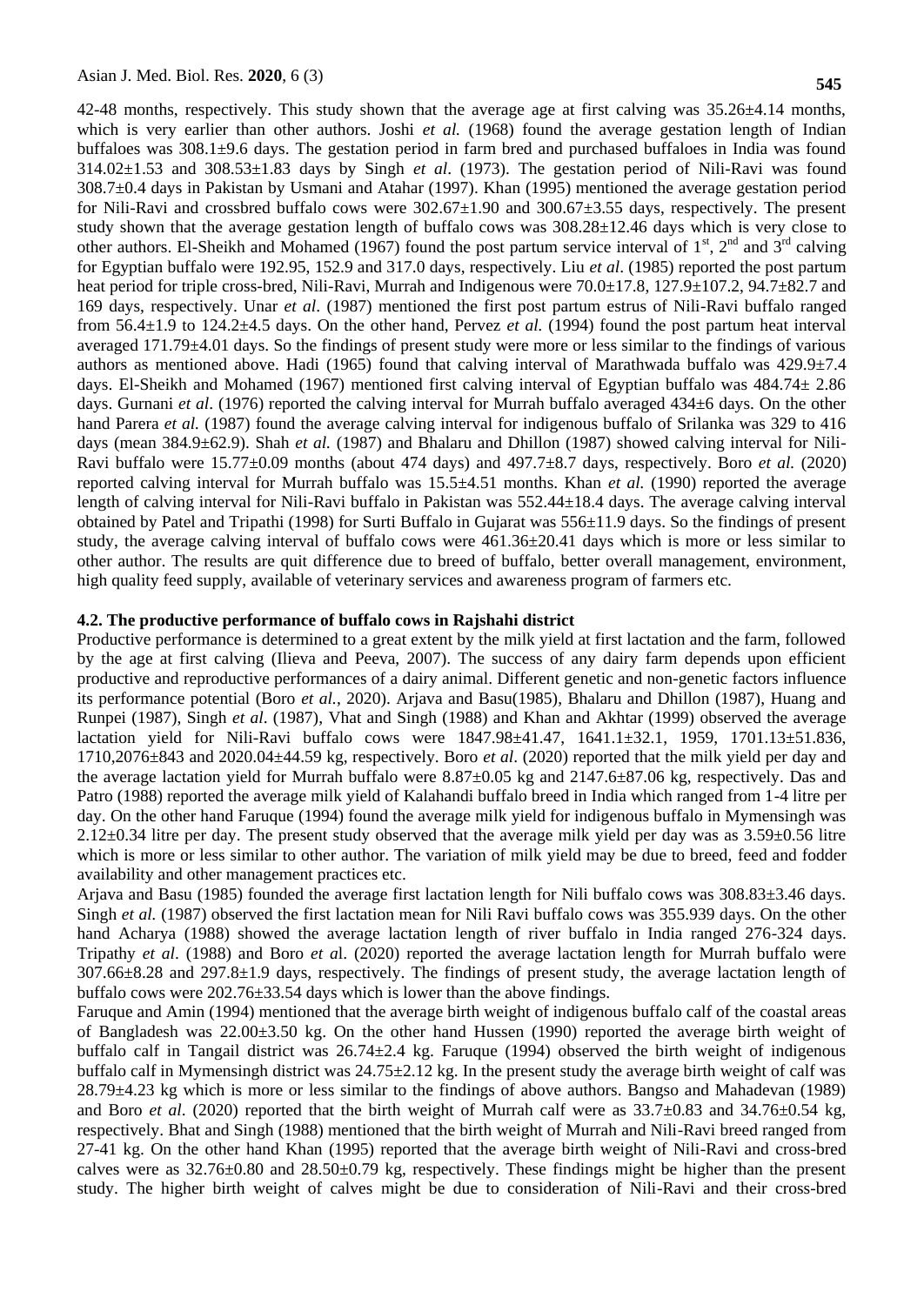progeny. Therefore, training and awareness creation and available of veterinary services should be given to the farmers to increase the reproductive and/or productive performances of the buffalo cows and livelihood of the farmers through improved management practices.

#### **5. Conclusions**

The current investigation showed a relatively lower productive and reproductive performance of buffalo cows in Rajshahi district of Bangladesh. It depends on many factors such as managemental practices adopted, age, sires used for breeding, parity, environmental conditions and variations in feed and fodder availability etc. It could be concluded that the owners of buffalo of the Rajshahi areas of Bangladesh do not rear their buffalo in a scientific way rather than following traditional ways. It is therefore, necessary to give emphasis on improvement in the husbandry practices. It is needed to improve the productive and reproductive performance of Indigenous buffalo cows in order to gain more profit from buffalo rearing. Further work is suggested to collect more information regarding this line. Although it is difficult to come on a clear cut conclusion but data collected in this experiment will be helpful for future research and also gives a base line for buffalo development in Bangladesh.

#### **Acknowledgements**

The author is very much grateful to buffalo cows owners/farmers/attendant at Rajshahi City Corporation area for providing information during study period.

#### **Conflict of interests**

None to declare.

#### **References**

Arjava S and SB Basu, 1985. Genetic architecture of Nili-Ravi buffaloes. Ind. J. Anim. Sci., 55: 1046-1049.

Acharya MRA, 1988. The buffalo, dairy, drought and meat animal of Asia. Proc. II world buffalo Conference, Newdelhi., 2: 3-20.

- Bangso TA and P Mahadevan, 1989. The present status and future of cross-breeding of water buffaloes in Asia. Symposiums on Buffalo Genotypes for small farms in Asia University, Pertanian Malaysia., 1084-90.
- Bashir MK, MS Khan, SA Bhatti and A Iqbal, 2007. Lifetime performance of Nili-Ravi buffaloes in Pakistan. Asian J. Anim. Sci., 20: 661-668.
- Boro P, J Saharia, D Bharali, M Sarma, M Sonowal and J Brahma, 2020. Productive and reproductive performances of Murrah buffalo cows: A review. J. Entomol. Zool. Stud., 8: 290-293.
- Bhalaru SS and JS Dhillon, 1987. Performance of Nili-Ravi buffaloes. Punjab Agricultural University, Department of Animal Science, Ludhiana. Pakistan., 24: 27-29.
- Cockril WR, 1974. The husbandry and health of domestic buffalo. Food and Agricultal Organization, Rome, Italy.
- Coung LX, 1983. Perlbrrnance of Viethamese swamp buffaloes. Buffalo Bulletin, 2: 12-13.
- Das K and BN Patro, 1988. Kalahandi buffalo breed of orissa. Buffalo Bulletin, 7: 35-38.
- EI-Kirabi E, 1995. Buffalo population and production in Egypt. Buffalo Newsletter, 3: 8.
- EI-Sheikh AS and AA Mohammed, 1967. The reproductive performance of the Egyptian buffalo. J. Anim. Prod., 5: 99-117.
- Faruque MO and MR Amin, 1994. Indigenous buffaloes in the coastal area of Bangladesh, part-I. Distribution pattern and phenotypes. Bd. J. TRNG. Devt., 7: 83-85.
- Faruque MO and MR Amin, 1995. Indigenous buffaloes in the coastal area of Bangladesh: part-II. Productivity of indigenous buffalo in the south western coastal area. Bd. J. TRNG. Devt., 4: 138-140.
- Faruque MO, 1994. The indigenous buffalo in the Mymensingh district of Bangladesh. Buff. J., 10: 91-l00.
- Faruque MO, MA Hasnath and NU Siddique, 1990. Present status of buffaloes and their productivity raised by the small farmers of Bangladesh. Asian-Australian J. Anim. Sci., 3: 287-292.
- Food and Agriculture Organization, 2007. Production Yearbook, volume. 4.
- FAO (Food and Agriculture organization), 2005. Livestock policy recommendation for the Government of Bangladesh Initial finding for discussion, Technical co-operation programme, FAO regional office for Asia and Pacific, Bangkok., 4-13.
- FAO (Food and Agriculture organization), 2009. Livestock, food security and poverty reduction. http://www.fao.org/docrep/012/i0680e/i0680e03.pdf
- Ghaffar A, MI Khan, MA Mirza and WH Pirzada, 1991. Effect of year and calving season on some traits of economic importance in Nili-Ravi buffaloes. Pak. J. Agric. Res., 12: 217.